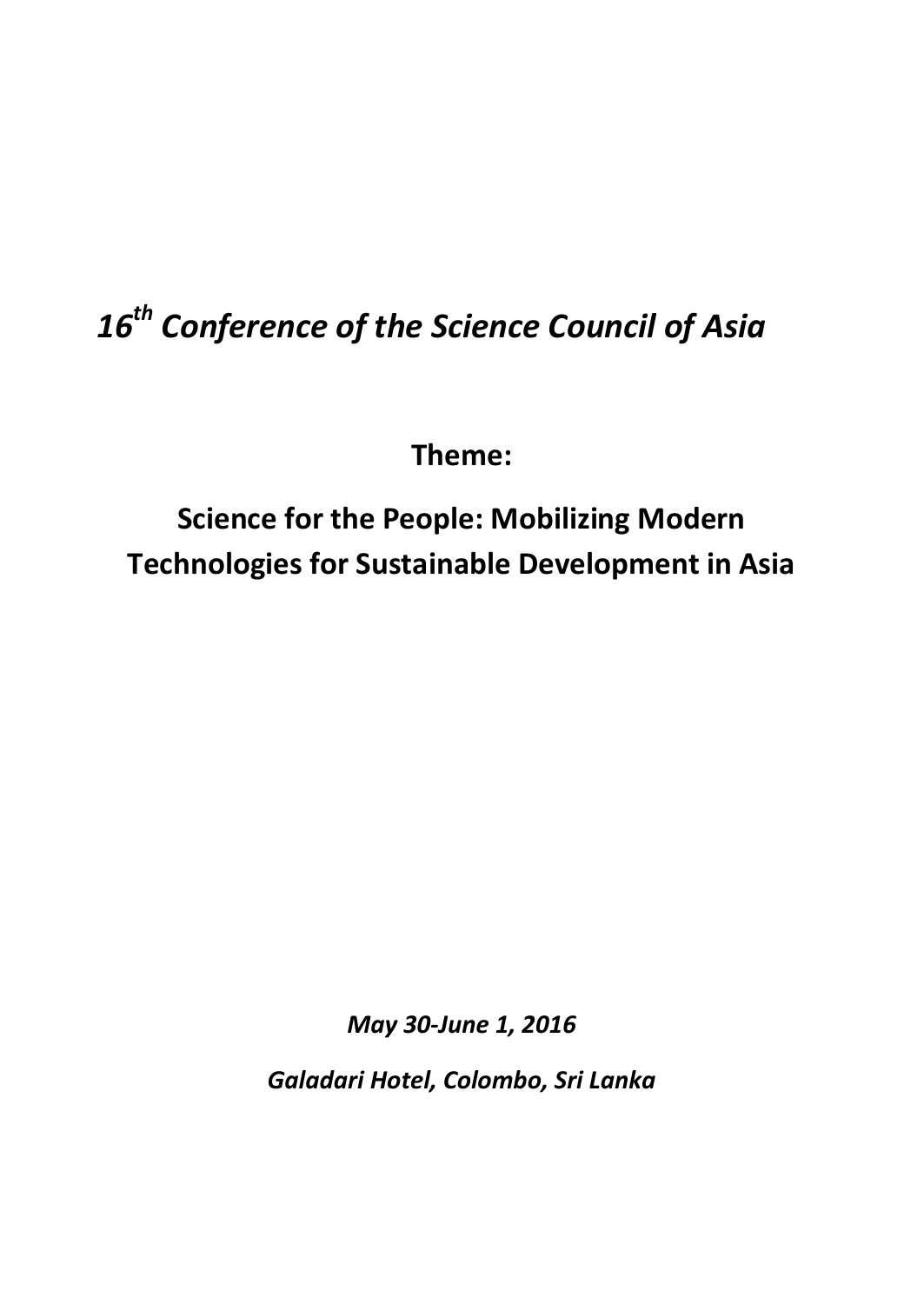#### **Local Organizing Committee**

Prof. Vijaya Kumar (Co-Chair) Prof. Sirimali Fernando (Co-Chair) Dr. Azeez Mubarak Prof. Nadira Karunaweera Dr. Ranjith Mahindapala Mr. S M A Wasantha Anuruddha Dr P R M P Dilrukshi Dr. VinithaThadani Ms. Sunanda Jayasekera

#### **Local Scientific Advisory Committee:**

Prof. U. S. Amarasinghe Prof. Vajira Dissanayake Dr. Indrika Rajapaksha Prof. W L Sumathipala Prof. M. J. S. Wijeyaratne With Members of the Local Organizing Committee

## **International Advisory Committee:**

Prof. Vijaya Kumar (Chair) (Sri Lanka) Prof. Mesbuahuddin Ahmed (Bangladesh) Prof Md. Nordin Hasan (Malaysia), Dr Om Romny (Cambodia) Prof. Takashi Onishi (Japan) Prof. Keisuke Hanaki (Japan) Prof. Hiroshi Yoshino (Japan) Dr. Zabta K. Shinwari (Pakistan),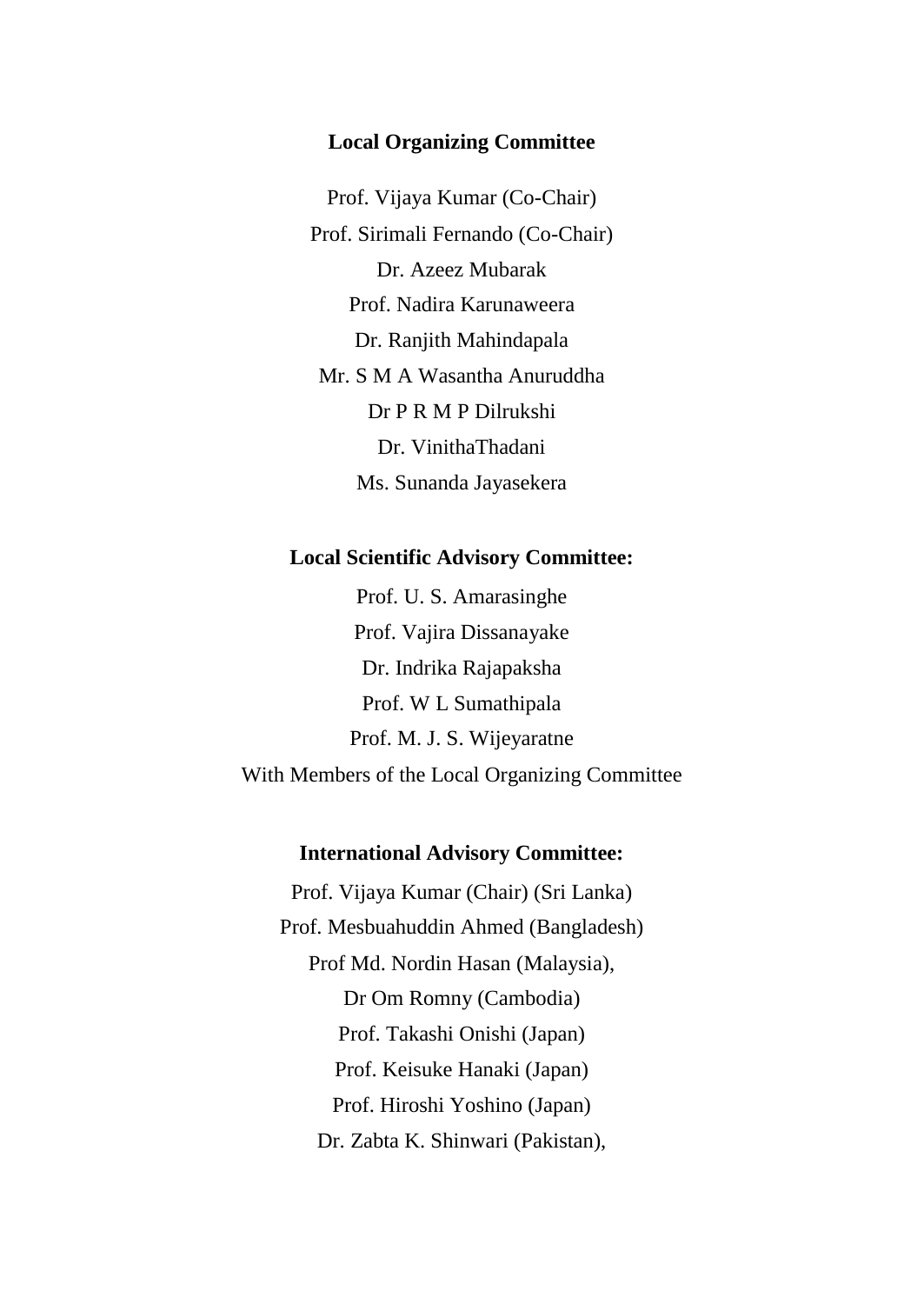#### **CONFERENCE PROGRAMME**

## **Monday, May 30, 2016 8.00 h on: Registration – Registration Desk in Ballroom Lobby Pre- Inauguration Event 1**

*Orchid Room*

## **(Delegates to SCA Conference Only)**

| 9.00-10.00      | <b>SCA Management Meeting</b>                             |
|-----------------|-----------------------------------------------------------|
| 10.00-10.30     | Tea                                                       |
| 10.30-12.30     | <b>SCA General Assembly Sessions</b>                      |
| $12.30 - 13.30$ | Lunch – Open to Delegates, Foreign Participants and Local |
|                 | Resource Persons of SCA Joint Workshop                    |

**Pre- Inauguration Event 2**

*Orchid Room*

#### **(Open to Registered Participants and Delegates to SCA Conference )**

**14.00-16.00 Joint Workshop Session –** *A series of presentations of ongoing research projects between Sri Lanka and Japan*

#### **Joint Workshop Session (Proceedings p. ): 14.00 p.m. to 16.00 p.m**

*Joint. Chairs Vijaya Kumar (Sri Lanka) and Hiroshi Yoshino (Japan)*

**14.00-14.20** Promoting Collaborative Research between Sri Lanka and Japan: Role of Sri Lanka Japan Study Centre **-**

**Missaka Wijayagunawardane**, University of Peradeniya,

- **14.20-14.40** Development of a Novel Energy Storing Device Using a MoO<sub>2</sub> Anode and Graphite Cathode **-**
- **Nanda Gunawardhana,** University of Peradeniya, Sri Lanka **14.40-15.05** Pollution Control and Environmental Restoration Techniques for Solid Waste Landfills in Sri Lanka

**K. Kawamoto**, Saitama University, Japan,

- **15.05-15.30** Sri Lanka-Japan Collaborative Research on Dye-sensitized Solar Cells **G R A Kumara**, University of Peradeniya, Sri Lanka **15.30-15.55** Distribution of Fluoride in Well Water of Sri Lanka and its Removal
	- **T. Kawakami**, Toyama Prefectural University, Japan,
- **15.55-16.45** Tea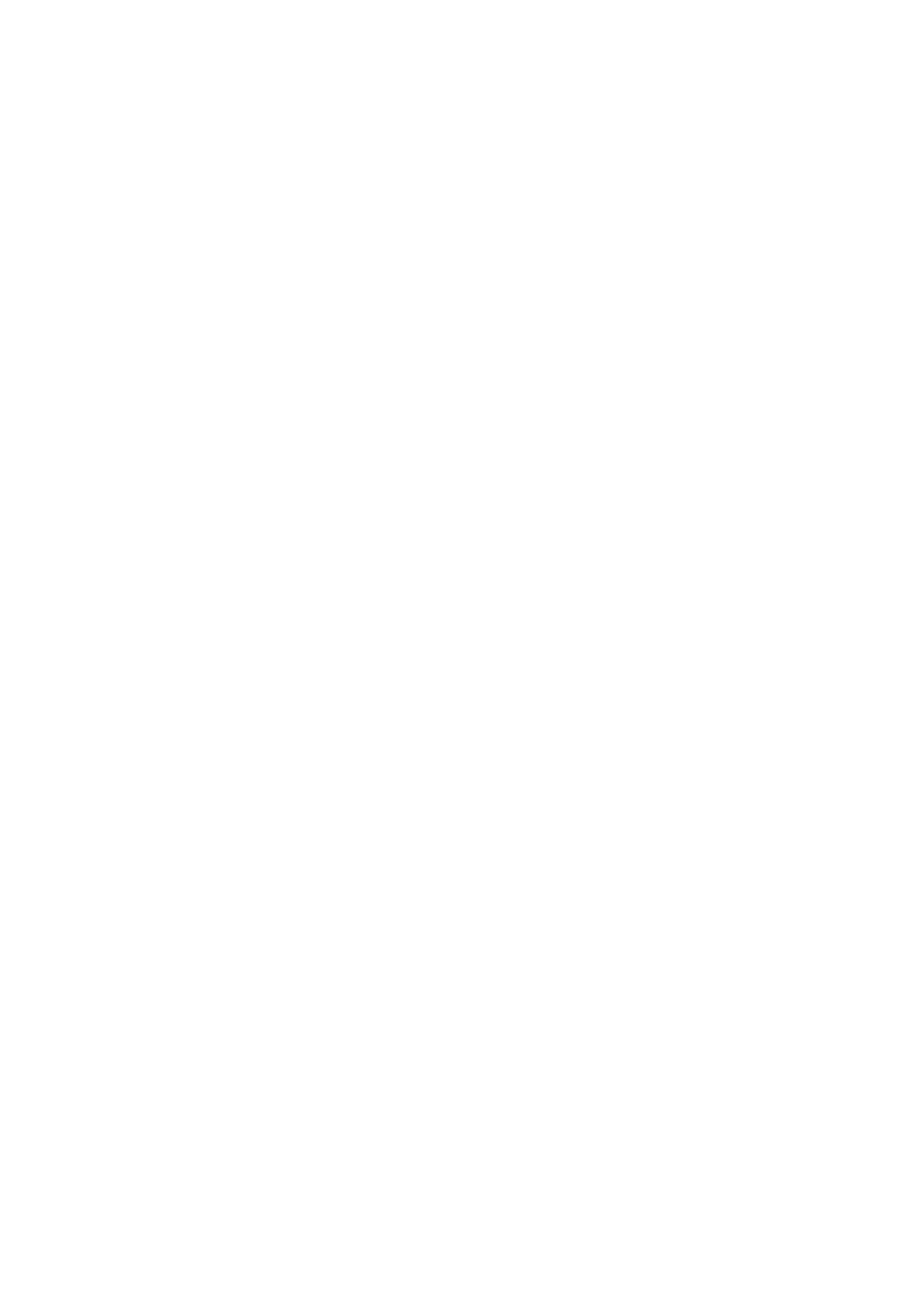# **Inauguration Ceremony Programme Galadari Hotel Ballroom**

- **16.45 - 16.55** Ceremonial Entrance of Guests Procession
- **16.55 – 17.05** Traditional Lighting of the Oil Lamp
- **17.05 – 17.15** Welcome Address : Prof. V. Kumar, President, Science Council of Asia
- **17.15 – 17.20** Address by. Dr. A. M. Mubarak, President, National Academy of Sciences of Sri Lanka (NASSL)
- **17.20 – 17.25** Address by. Ms. A. Amarasinghe, Director National Science Foundation
- **17.25 – 17.35** Address by. Dr. Takashi Onishi, President, Science Council of Japan
- **17.35 – 17.45** Address by. Prof. Krishan Lal, Co-Chair, Inter-Academy Partnership
- **17.45 – 18.10** Address by Chief Guest, Hon. Minister
- **18.10 - 18.45** Address by Key Note Speaker Prof. Koike (Proceedings p.1)
- **18.45 – 18.50** Vote of Thanks, Prof. Nadira Karunaweera, General Secretary, NASSL
- **19.00** Cultural Show
- **19.40** Dinner hosted by National Science Foundation of Sri Lanka

# **Tuesday, May 31, 2016**

**8.00** on Registration

**9.00-17.00 -** Science for the People: Mobilizing Modern Technologies for Sustainable Development in Asia" (Day 1)

*Plenary Session –* Bougainvillea Room

| Joint. Chairs   | Azeez. Mubarak (Sri Lanka) and Yasuhiro Koike (Japan)                  |  |
|-----------------|------------------------------------------------------------------------|--|
| $0.00 - 9.10$   | <b>Welcoming Remarks</b>                                               |  |
| $9.10 - 9.40$   | Radiation Research and some 21st Century Challenges                    |  |
|                 | Jai P. Mittal, Indian National Science Academy, India                  |  |
| 9.40 -10.10     | Responding to novel emerging epidemics: The "One Health" approach      |  |
|                 | Malik. Peiris, The University of Hong Kong, Hong Kong                  |  |
| $10.10 - 10.40$ | Industrially-viable Nanotechnology Research Activities: An Overview of |  |
|                 | Solar Energy Conversion and Greener Hydrogen Energy Generation         |  |
|                 | R. M. G. Rajapakse, University of Peradeniya, Sri Lanka                |  |
|                 |                                                                        |  |

**10.40-11.00** Tea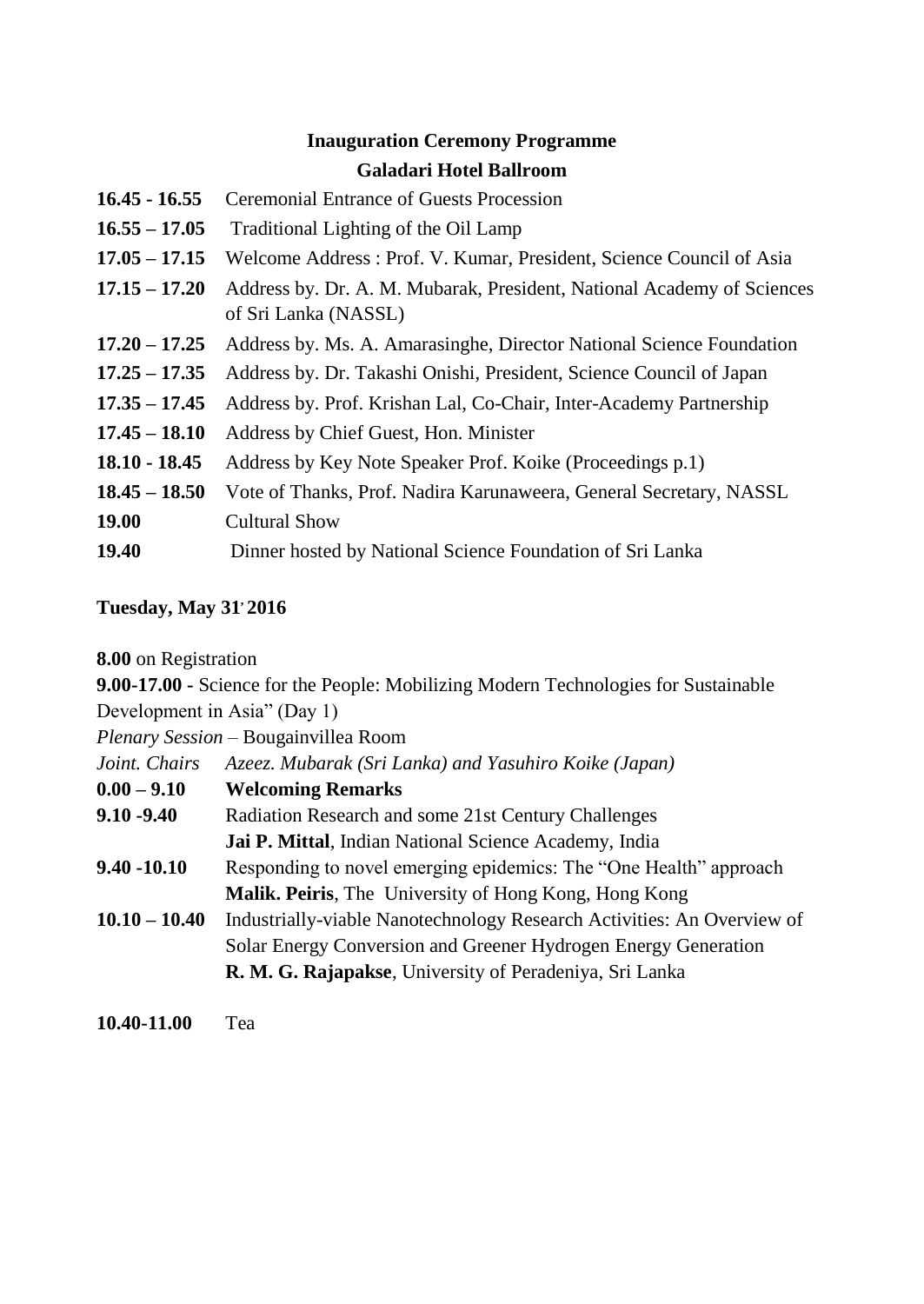## **Oral Presentations**

*Session: Future Earth: for Sustainable Development in Asia-* (Proceedings 16-34), Bougainvillea Room *Joint. Chairs W. L. Sumathipala (Sri Lanka) and Nang Mya Han (Myanmar)* **11.15-11.30** Future Earth: for Sustainable Development in Asia, **F. Kasuga** , Tokyo University, Japan, 16, 17-18 **11.30-11.45** Future Earth in Asia **H. Mallee** , Centre for Future Earth, Japan, 16, 19-21 **11.45-12.00** Asian Perspective and Research Direction Identified in Events Held by Future Earth **S-C. C. Lung**, Academica Sinica, Taipei, 22-27 **12.00-12.15** Launching of Future Earth in Korea **S-C.Yoon**, Seoul National University, Korea 28 **12.15-13.00** Future Earth in Asia as knowledge and engagement hub: The example of the SIMSEA programme **Md N. Hasan**, Academy of Sciences, Malaysia, 29-34 **12.30-13.00** Discussion *Session: Information Technology* (Proceedings p. 35-56) *Joint. Chairs Indrika Rajapaksha (Sri Lanka) and Hiroto Takaguchi (Japan) VIP Lounge* **11.00-11.25** Applying Digital Technology to Business, **S. I. Kwak** - Seoul National University, Korea **11.25-11.40** Modeling a dynamically scalable grid, based on mobile devices, **G. D. H. P. Gamage**, Rajarata Unviersity, Sri Lanka. **11.40-11.55** A Computer Aided System to Identify the Face shape of a Person using Machine Learning and Image Processing Technique, **H. N. Gunasinghe**, University of Sri Jayewardenapura, Sri Lanka **11.55-12.10** Private cloud based e-learning infrastructure for Sri Lankan Higher Education **K. P. N. Jayasena**, Sabaragamuwa University, Sri Lanka. **12.10-12.25** English medium science education at the junior secondary level of Sri Lanka: Problems and potential to assist through ICT, **K. A. T. K. G. Kandanamulla**, National Science Foundation, Sri Lanka, **12.25-12,50** Impact of Obstacles on a Gateway Selection Scheme in an M2M Architecture for Short Range Wireless Devices, **V. G. T. N. Vidanagama**, Wayamba University, Sri Lanka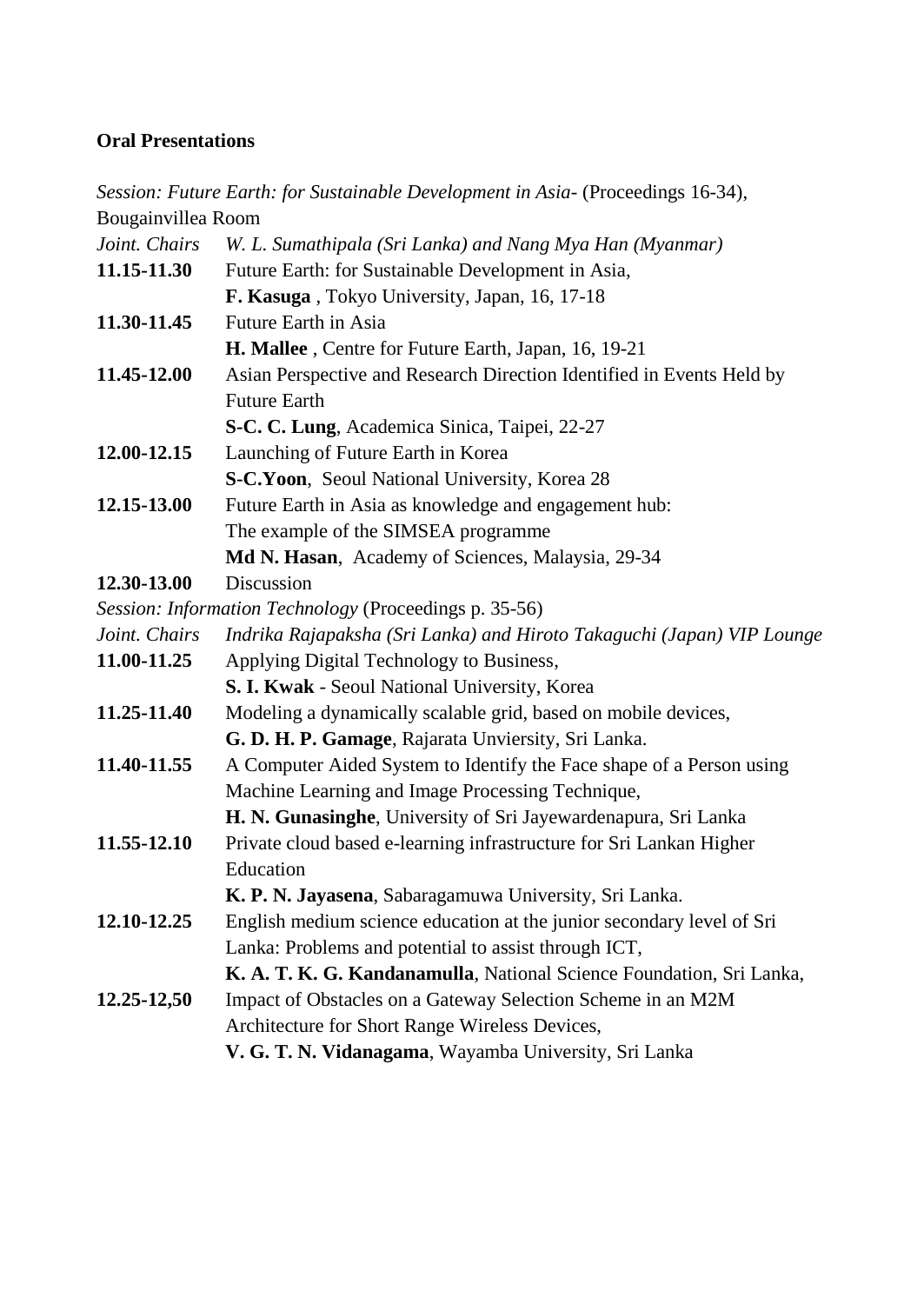|               | Session: Culture and Archaeology (Proceedings p. 57-86) Orchid Room   |  |
|---------------|-----------------------------------------------------------------------|--|
| Joint. Chairs | Wasantha Anuruddha (Sri Lanka) and Akira Wada (Japan)                 |  |
| 11.00-11.25   | Significance of Cultural Heritage and Establishment of International  |  |
|               | Network in Southeast Asia.                                            |  |
|               | T. Nakagawa,, Waseda Universuty, Japan                                |  |
| 11.25-11.40   | The significance of — acramal system in Khmer Empire                  |  |
|               | C. Kuroiwa, Waseda Universuty, Japan.                                 |  |
| 11.40-11.55   | Reconstruction Study for Decorative Painting at the 'Can Chanh Dien', |  |
|               | Main Palace of the Nguyen Dynasty                                     |  |
|               | S. Saito, Waseda Universuty, Japan.                                   |  |
| 11.55-12.10   | Mobilizing Urban Folk Events for Design of Resilient Community        |  |
|               | —From Case on $-Jizo-bon$ in Central Kyoto                            |  |
|               | M. Maeda, Kyoto University, Japan.                                    |  |
| 12.10-12.25   | The Story Behind the Escalon Man                                      |  |
|               | <b>L. E. Bauzon</b> , University of the Philippines, Philippines      |  |
| 12.25-12,50   | Research at Prasat Sambor Temple N1 Tower and Conservation Pre-       |  |
|               | Angkor Monument.                                                      |  |
|               | <b>Sokuntheary So, Norton University, Cambodia.</b>                   |  |

*Session: Nanotechnology* (Proceedings p. 87-95) – *Jasmine Room*

| Joint. Chairs | G. R. A. Kumara (Sri Lanka) and Y. Baran (Turkey)                                                                           |
|---------------|-----------------------------------------------------------------------------------------------------------------------------|
| 11.00-11.25   | Functionalized magnetic nanoparticles for efficient enrichment and<br>sensitive detection of low abundant protein biomarker |
|               | R. Y. Capangpangan, Caruga State University, Philippines                                                                    |
| 11.25-11.40   | Nanotechnology for Sustainable Development in Sri Lanka                                                                     |
|               | N. Kottegoda, University of Sri Jayewardenapura/SLINTEC, Sri Lanka                                                          |
| 11.40-11.55   | Graphene Oxide-based hybrid filter for water purification.                                                                  |
|               | N. A. Kapuruge, University of Colombo. Sri Lanka.                                                                           |
| 11.55-12.10   | Fabrication of self-cleaning anti-microbial textiles via nano technological<br>approach                                     |
|               | R. B. S. D. Rajapakse, University of Peradeniya/PGIS, Sri Lanka                                                             |
| 12.10-12.25   | Bacterial nanocellulose: a multifunctional nanomaterial                                                                     |
|               | W. R. A. P. J. Ratnayake, University of Peradeniya/PGIS, Sri Lanka                                                          |
| 12.25-12,50   | Microemulsion based-novel binary drug delivery system with glycolipid as<br>permeation enhancer                             |
|               | E. P. N. Premarathne, University of Peradeniya/PGIS, Sri Lanka                                                              |
| 13.00-14.00   | Lunch $-Anthurium Room$                                                                                                     |
|               | Set up of Poster Presentations - Bougainvillea Room                                                                         |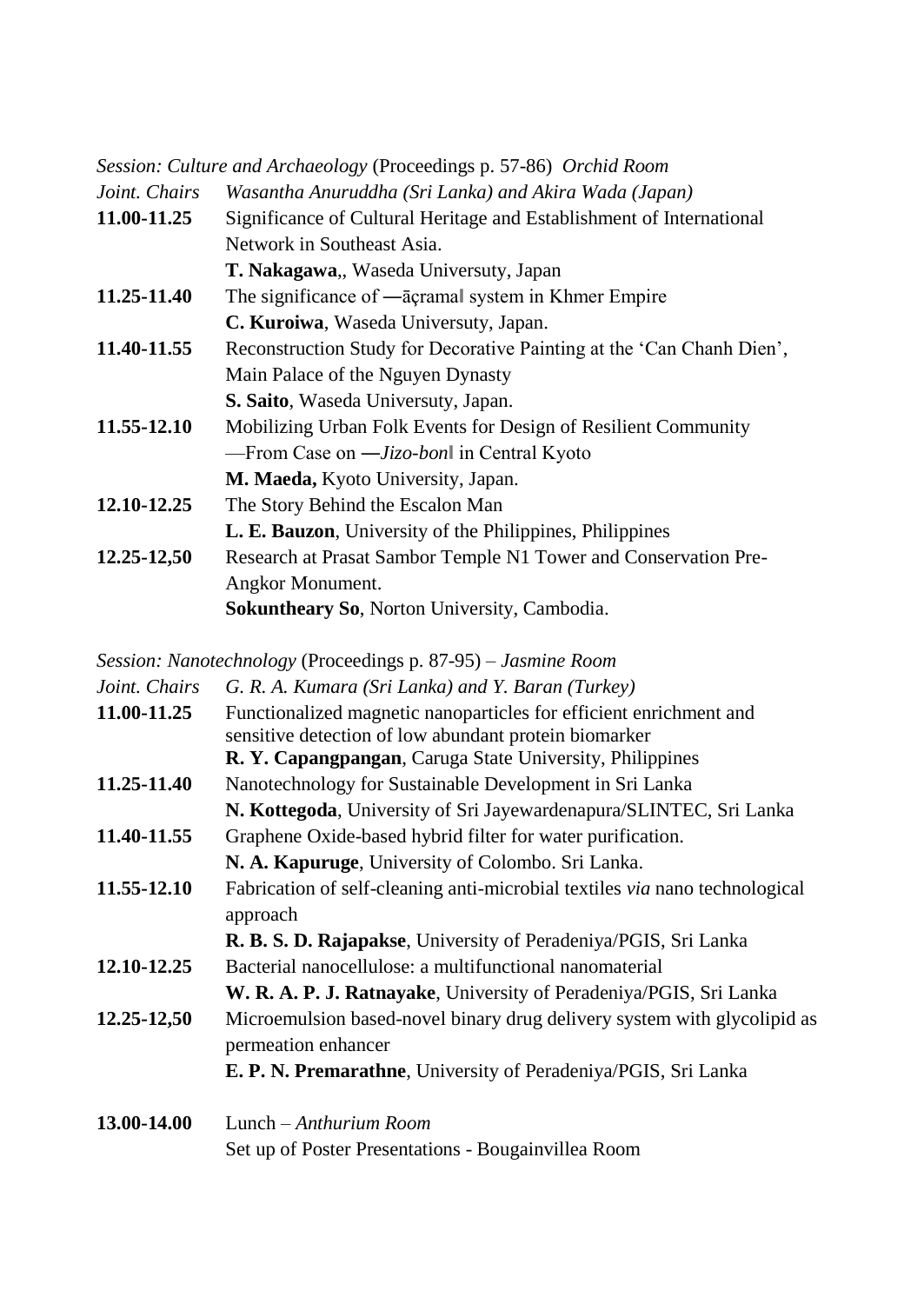*Plenary Lectures* (Proceedings p. 5-6)- *Bougainvillea Room*

.

*Joint Chairs Devika De Costa (Sri Lanka) and Md. N. Hasan (Malaysia)* **14.00-14.30** Mechanistic insights into role of DNA polymerase IV in replication and evolution illuminate a novel strategy to combat multidrug resistance, **Deepak T. Nair**, Regional Centre for Biotechnology, India **14.30-15.00** Climate Change and Natural Disasters. **W. L. Sumathipala**, Open University of Sri Lanka, Sri Lanka

**15,00-15.30 SCA Dialogue** with **Hon. Ranil Wickramasinghe, Prime Minister** of he Democratic Socialist Republic of Sri Lanka**. -** *Bougainvillea Room*

**15.30-15.50 Tea**

|                 | Session: Climate and Climate Change (Proceedings p. 96--123) - Bougainvillea Room |  |  |
|-----------------|-----------------------------------------------------------------------------------|--|--|
| Joint. Chairs   | Jagath Gunatilake (Sri Lanka) and S.C. Candice Lung (Taiwan)                      |  |  |
| 15.50-16.15     | Climate Change and Monsoon Onset Effects on Myanmar coastal resources             |  |  |
|                 | emphasis on Myeik Archipelago,                                                    |  |  |
|                 | N. M. Han, Myek University, Myanmar.                                              |  |  |
| 16.15-16.30     | Spatial and Temporal variation of Rainfall during South-West Monsoon              |  |  |
|                 | period in Sri Lanka and its relationship with some of the Global                  |  |  |
|                 | Teleconnections                                                                   |  |  |
|                 | R. D. Hettiarachchi, Open University of Sri Lanka, Sri Lanka.                     |  |  |
| 16.30-16.45     | Impact of the Intra-seasonal Oscillations (ISO) on rainfall variability during    |  |  |
|                 | Southwest Monsoon (SWM) in Sri Lanka                                              |  |  |
|                 | I. M. S. P. Jayawardena, Department of Metereology. Sri Lanka                     |  |  |
| 16.45-17.00     | Identification of Percentile Base Extreme Maximum Temperature in Sri              |  |  |
|                 | Lanka and its Projection to Year 2050                                             |  |  |
|                 | K. H. M. S. Premalal, Department of Metereology. Sri Lanka                        |  |  |
| 17.00-17.15     | Simulation of the thermal and air environment in Japanese traditional             |  |  |
|                 | architecture.                                                                     |  |  |
|                 | S. Kawakubo, Hosei University, Japan.                                             |  |  |
| 17.00-17.30     | Achieving China's Intended Nationally Determined Contribution: Role of            |  |  |
|                 | the Residential Sector                                                            |  |  |
|                 | R. Xing, National Institute for Environmental Studies, Japan                      |  |  |
| $17.30 - 17.45$ | Defining thermal comfort in residential buildings of North-East India M. K.       |  |  |
|                 | Singh, Institute of Industrial Science, Japan                                     |  |  |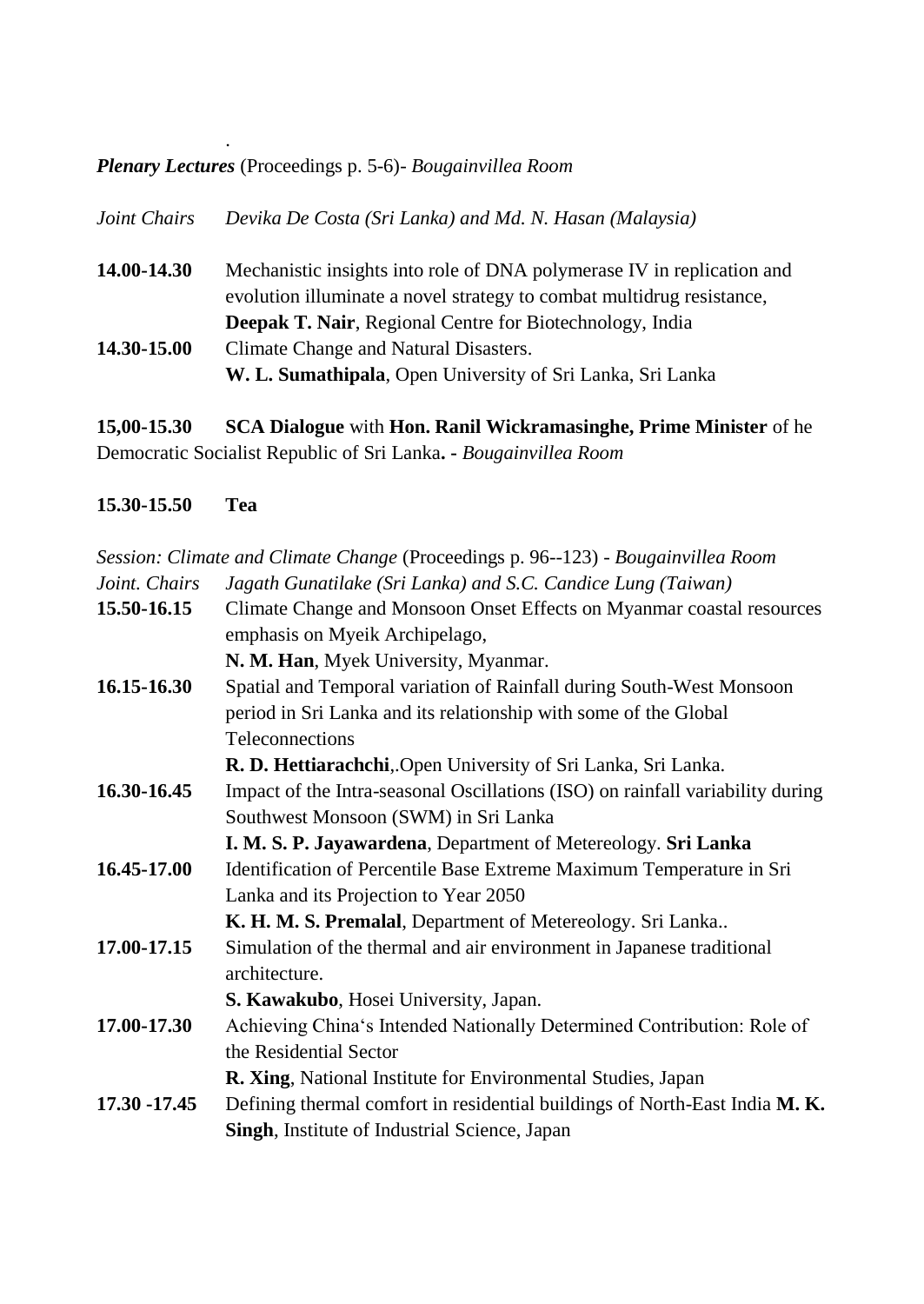*Session: Environment* (Proceedings p. 124-146) – *Orchid Room*

| Joint. Chairs | M. Jayantha S. Wijeyaratne and S.-C. Yoon (Korea)                              |
|---------------|--------------------------------------------------------------------------------|
| 15.50-16.15   | Development of a Cable Type Sky Solar System to encourage both to              |
|               | accelerate natural energy development and to promote intensive agricultural    |
|               | farming.                                                                       |
|               | Ben Nakamura, Architectural Institute of Japan                                 |
| 16.15-16.30   | Chemically modified local sugarcane bagasse for heavy metal trapping           |
|               | W. A. K. M. Gunasekara, University of Peradeniya /PPGIS                        |
| 16.30-16.45   | Impact of the Intra-seasonal Oscillations (ISO) on rainfall variability during |
|               | Southwest Monsoon (SWM) in Sri Lanka                                           |
|               | M. F. Hossain, National Institute of Fundamental Studies, Sri Lanka.           |
| 16.45-17.00   | Suitability of surface water and groundwater in Dry Zone in Sri Lanka for      |
|               | irrigation and domestic purposes,                                              |
|               | S. K. Gunatilake, Sabaragamuwa University, Sri Lanka                           |
| 17.00-17.15   | Sustainable Development of Built Environment by Managing Building              |
|               | Waste: Two Case Studies in India.                                              |
|               | A. K. Kasthurba, National Institute of Technology, India.                      |
| 17.15-17.30   | Municipal Solid Waste Biochar to remediate its own waste; Removal of           |
|               | dissolve organic carbon and volatile organic compounds in landfill leachate    |
|               | M. S. Vithanage, National Institute of Fundamental Studies, Sri Lanka          |
| 17.30-17.45   | Sustainable Domestic Wastewater Management Mechanism: Exploring                |
|               | Current Practices in Ratnapura Municipal Council Area                          |
|               | I. Rajapaksha, Unversity of Moratuwa, Sri Lanka                                |
|               |                                                                                |

*Session: Health* (Proceedings p. 146-161) – *VIP Lounge*

| Joint. Chairs: | Nadira Karunaweera (Sri Lanka) and Malik Pieris (Hong Kong)            |  |
|----------------|------------------------------------------------------------------------|--|
| 15.50-16.15    | Smart Wellness Housing Project to promote Low Carbon and Healthy       |  |
|                | Cities in Japan                                                        |  |
|                | T. Ikaga, Keio University                                              |  |
| 16.15-16.30    | Sustainable Development and Medicine: Contextualizing Technology       |  |
|                | J., Bhattacharya, Independent Scholar, India.                          |  |
| 16.30-16.45    | GIS-based Analyses on the Accessibility to Health Care in the Case of  |  |
|                | Kanagawa Prefecture                                                    |  |
|                | Y Kobayashi, Keio University 149                                       |  |
| 16.45-17.00    | A ten year follow-back study for the risk of developing cardiovascular |  |
|                | disease associated with indoor temperature.                            |  |
|                | S. Ando, University. of Kitakyushu, Japan.                             |  |
| 17.00-17.15    | Development of Monitoring Application for Living Environment by Crowd  |  |
|                | Sourcing in the Post-Nepal Earthquake Shelters: A Consideration from   |  |
|                | <b>Nursing</b>                                                         |  |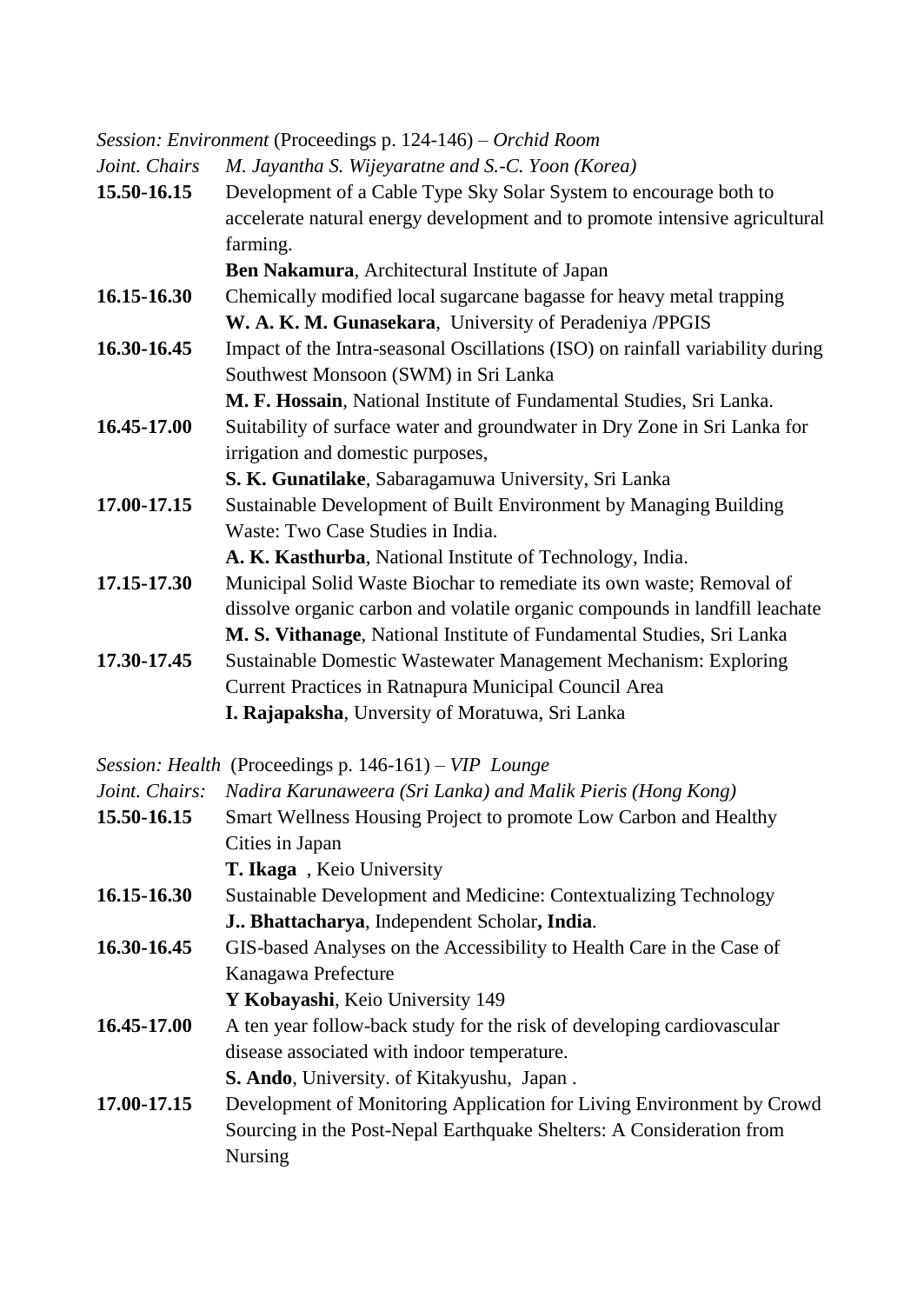|                 | S. Kanbara University of Kochi, Japan                                     |
|-----------------|---------------------------------------------------------------------------|
| 17.15-17.30     | A study on heat stroke prevention in environment-friendly campus,         |
|                 | Y. Yoshino, Nihon University junior College, Japan                        |
| 17.30-17.45     | Study on Risk of Accident by Heatstroke in Construction Industry of Japan |
|                 | H. Wariishi, Toyo University Japan,                                       |
|                 |                                                                           |
|                 | Session: Biotechnology (Proceedings p 162--176) – Jasmine Room            |
| Joint. Chairs   | Lalith Jayasinghe (Sri Lanka) and Rex Capanpangan (Phillipines)           |
| 15.50-16.15     | Harnessing the strength of biotechnology to meet challenges of plant      |
|                 | disease management.                                                       |
|                 | D. M. De Costa, University of Peradeniya, Sri Lanka                       |
| 16.15-16.30     | The DNA Marker Assisted Introgression of Blast Resistant Genes (Pita,     |
|                 | Pikh, Pitp(t) of Tetep variety into Local Rice Blast susceptible cultivar |
|                 | Bg94                                                                      |
|                 | W. A. D. Jayawardana, University of Colombo, Sri Lanka.                   |
| 16.30-16.45     | Protein Analysis by Multiplex Techniques                                  |
|                 | A. Khanum, , Barani Institute of management Sciences, Pakistan            |
| 16.45-17.00     | LAMP for detection of RRSV and RDV in insect vector                       |
|                 | E. R. Tiongco, International Rice Research Institute, Philippines.        |
| 17.00-17.15     | Isolation and characterization of Restriction Enzymes from Sri Lanka.     |
|                 | S. N. J. Pathirana, . University of Colombo, Sri Lanka                    |
| 17.15-17.30     | Bioremediation of petroleum oil contaminated water                        |
|                 | K.P.D. Tharaka, University of Colombo, Sri Lanka                          |
| 17.30-17.45     | Optimizing environmental parameters affecting in-vitro rock phosphate     |
|                 | solubilization by native Phosphate Solubilizing Microorganisms            |
|                 | R. K. R. S. Ranasinghe, University of Colombo, Sri Lanka                  |
|                 |                                                                           |
| 17.45-18.45     | SCA Management Committee Sessions (Open to Delegates to SCA               |
|                 | Conference only)                                                          |
|                 |                                                                           |
| $19.00 - 21.30$ | Dinner hosted by Science Council of Japan - Bougainvillea Room            |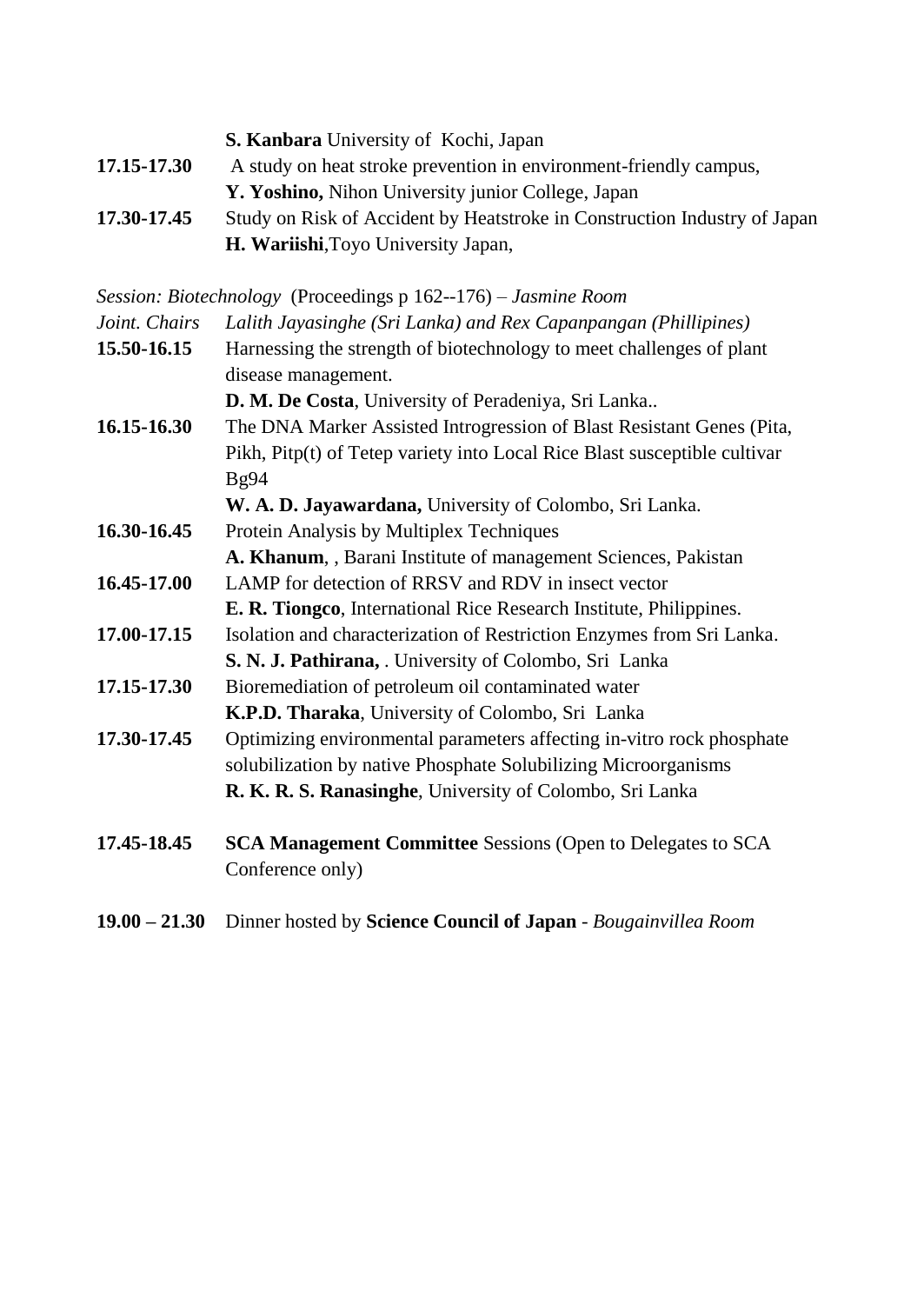## **Wednesday, June 1, 2016**

**8.00** on Registration **9.00-17.00 -** Science for the People: Mobilizing Modern Technologies for Sustainable Development in Asia" (Day 2)

*Plenary Session –* Bougainvillea Room

| Joint. Chairs  | Gamini Rajapakse (Sri Lanka) and S. K. Satheesh (India)                  |
|----------------|--------------------------------------------------------------------------|
| $9.00 - 9.30$  | Gender Gap in IT Entrepreneurship: An Experiential Comparison of Silicon |
|                | Valley and Sri Lanka                                                     |
|                | Shahani Markus, Emojot Inc., Sri Lanka                                   |
| $9.30 - 10.00$ | Nanotechnology in Agriculture: Nanocomposites as a Platform for          |
|                | <b>Enhanced Plant Uptake of Nitrogen</b>                                 |
|                | Gehan A. J. Amaratunga, SLINTEC., Sri Lanka, University of               |
|                | Cambridge, UK                                                            |
|                |                                                                          |

**10.00-11.0 0** Poster Session,.Tea - *Bougainvillea Room*

POSTERS (Proceedings 299-337)

- 1. **A. S. D. Grahito**, Indonesian Institute of Science, Indonesia (LIPI) Function of Technology Incubator as Risk Taker on New Technology-Based Firms: A Case Study on Technology Incubator LIPI
- 2. **B. S. Bantugan**, St Paul University, Philippines Development of an Earthquake Safety Awareness Material for St. Paul University Manila Using Video Arts, , 304
- 3. **P. G. R. C. J. Gamlath**, University of Peradeniya, Sri Lanka. Potential low cost materials for permeable reactive barriers to treat ground water polluted with landfill leachate in Sri Lanka: A review.
- 4. **M. P. A. Perera**, University of Moratuwa, Sri Lanka. Define KPIs for Balanced Scorecard to Measure Eco-Sustainable Performance at Container Terminals in Sri Lanka.
- 5. **P. Yantyo**, Indonesian Institute of Science, Indonesia (LIPI). Investigation on the Opportunities of Solar Rooftop Development in Green Technology and its Application to Industrial Sector.
- 6. **M. R. Romadona**, Indonesian Institute of Science, Indonesia (LIPI) Capability of Technology in Indonesia's Steel Industries,.
- 7. **K. Kawamoto (**on behalf of **T. Saito),** Saitama University, Japan. Ground source heat pump systems and the environmental risks
- 8. **S. Maulana**, Indonesian Institute of Science, Indonesia (LIPI) Facilitation of Traditional Medicine Industry through Science and Technology Park for Growth Development of the National Drug Industry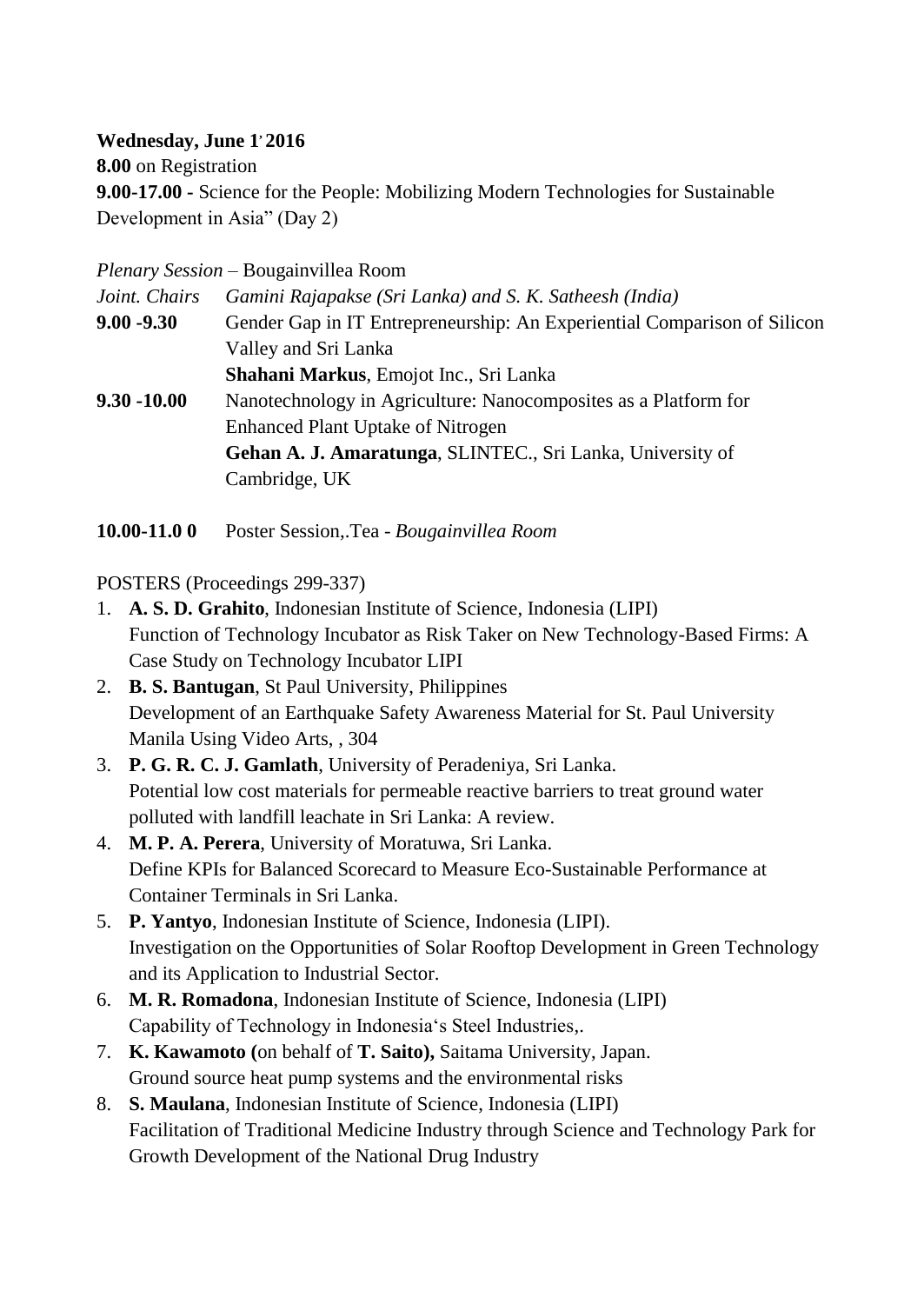- 9. **S. Maulana**, Indonesian Institute of Science, Indonesia (LIPI) Role of Science and Technology Park LIPI in Development of Research-Based Industry Needs: Lesson Learned from Technology Transfer Process
- 10. **C. Udawattha**, University of Moratuwa, Sri Lanka. Manufacturing Framework and Cost optimization for Building Mud Concrete Blocks.
- 11. **A.A.S.H. de S. Weliange**, University of Colombo, Sri Lanka Physical activity among adults in the urban area of Colombo, Sri Lanka and its relationship with the built environment.
- 12. **M. Wickramathilaka**, University of Moratuwa General Feasibility Study on Applicability of Sea Wave Energy Technology in a Sri Lankan context.

# **Oral Presentations**

*Session: Sri Lanka Academy of Young Scientists* (Proceedings p. 177-192)*-* Bougainvillea Room *Joint. Chairs Chamara Jayasundara (Sri Lanka) and Manoj Singh (Japan)* **11.00-11.25** Molecular mechanisms of Drug Resistance in Haematological Malignancies **Y. Baran**, Izmir Institute of Technology, Turkey **11.25-11.40** Leishmaniasis: unravelling the mysteries of a new health issue in Sri Lanka **H. V. Y. D. Siriwardana**, Universiy of Colombo **11.40-11.55** The Potential of Brain Computer Interfacing for Sustainable Development **S. R. Liyanage 11.55-12.10** Laboratory Safety. **S. Chelvendran**, Industrial Technology Institute, Sri Lanka **12.10-12.25** Enhancing sustainable research capacity through mentorship on research communication and through networking **D. Dissanayake 12.25-12.40** Newly Emerging Biological Activities for the Pharmaceutical Potential of some Common Lichen Metabolites **V. M. Thadani**, Sri Lanka Institute of Nanotechnology, Sri Lanka. **12.40-12.55** Career Development and Women Scientists in Sri Lanka **P. R. M. P. Dilrukshi**, National Science Foundation, Sri Lanka.

*Session: Social Aspects* (Proceedings p. 193-206 and 339)*- VIP Lounge Joint. Chairs: Seetha Wickramasinghe (Sri Lanka) and Lordes Portus (Philippines)* **11.00-11.25** ASEAN Economic Cooperation and Chinese Development towards the

West, AIIB and the Silk Road, One Band and One Road Idea collaborating with the European Union

**K. Haba**, Aoyama Gakuin University, Japan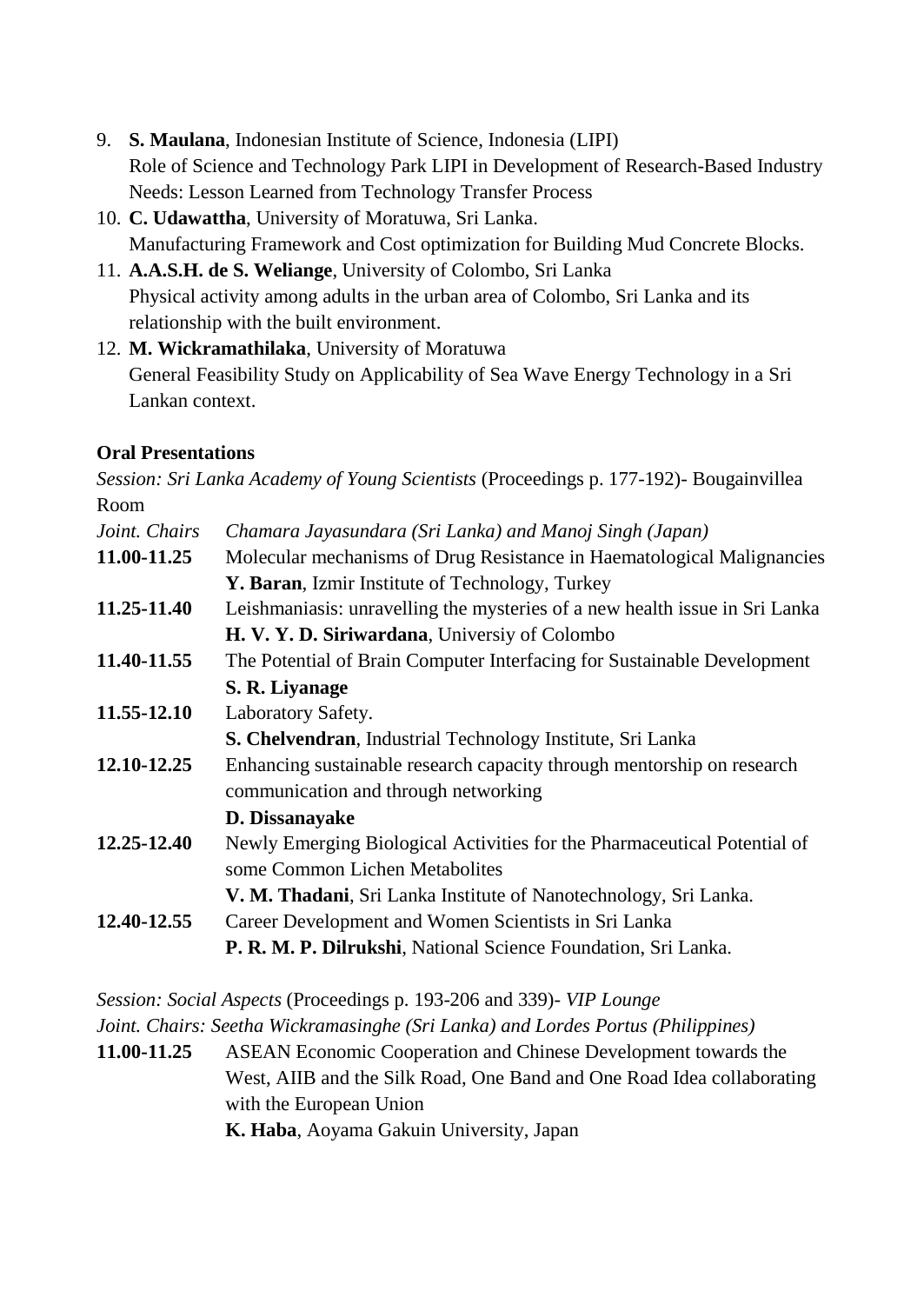| 11.25-11.40 | Sustainable tourism by preservation of cultural and architectural heritage of |
|-------------|-------------------------------------------------------------------------------|
|             | tribals at Wayanad, Coorg and The Nilgiris,                                   |
|             | K. Choyimanikandiyil, Manipal University, India                               |
| 11.40-11.55 | The Role of Technology in the Protection and Preservation of Endangered       |
|             | Languages as Linguistic Heritage in Indonesia,                                |
|             | F. H. Tondo, Indonesian Institute of Science, Indonesia.                      |
| 11.55-12.10 | Historical land use changes and amount of damage in the tsunami affected      |
|             | area by the 2011 Tohoku earthquake, Kesennuma City, Japan,                    |
|             | T. Ichinose, Keio University, Japan.                                          |
| 12.10-12.25 | Radar technologies against Natural disaster and Man-made hazards              |
|             | M. Sato, Tohoku University, Japan, 202                                        |
| 12.25-12.40 | The traditional water supply system in the Newar historic settlements of      |
|             | Khokana, Nepal.                                                               |
|             | T. Mori, University of Tokyo , Japan.                                         |
| 12.40-12.55 | Solar Power's Rise and Promise for Inclusive Green Growth,                    |
|             | <b>E. M. Pernia</b> , University of the Philippines,                          |
|             |                                                                               |

*Session: Natural Products/Food Technology* (Proceedings p. 207-222)*- Jasmine Room*

|  | Joint. Chairs Sunethra Athukorale (Sri Lanka) and Mohammed Kismurton (Indonesia) |  |  |  |  |
|--|----------------------------------------------------------------------------------|--|--|--|--|
|--|----------------------------------------------------------------------------------|--|--|--|--|

| 11.00-11.25 | Fungi from Sri Lankan medicinal plants as a sustainable source of               |
|-------------|---------------------------------------------------------------------------------|
|             | bioactive compounds.                                                            |
|             | L. Jayasinghe, National Institute of Fundamental Studies Sri Lanka.             |
| 11.25-11.40 | Enhancement of therapeutic properties of king coconut (Cocos nucifera var.      |
|             | aurantiaca) water by fermentation with tea fungus,                              |
|             | M. I. Watawana National Institute of Fundamental                                |
| 11.40-11.55 | Effect of storage temperature and processing conditions on microbial            |
|             | quality of desiccated coconut,                                                  |
|             | M. P. G. N. M. Palliyaguru, Sri Lanka Standards Institution, Sri Lanka          |
| 11.55-12.10 | Isolation and Screening of Potential Probiotic Yeast Strains in Sri Lankan      |
|             | Dairies                                                                         |
|             | D, U. Rajawardana, Industrial Technology Institute, Sri Lanka                   |
| 12.10-12.25 | Evaluation of Probiotic Attributes of Lactobacillus Sp. Isolated from           |
|             | Different Cow and Buffalo Curd Samples Collected from Central Province          |
|             | M. F. F. Shuhadha, Rajarata University                                          |
| 12.25-12.40 | Phylogenetic complexity of <i>Lasiodiplodia</i> species found in Sri Lankan dry |
|             | zone forests                                                                    |
|             | R. H. Bandara, University of Kelaniya, Sri Lanka.                               |
| 12.40-12.55 | The Green Village in Lagiwliw: Organic Agriculture as Climate Change            |
|             | <b>Adaptation Measure,</b>                                                      |
|             | <b>B. M. Mijares Jr. Bohol island State University, Philippines.</b>            |
|             |                                                                                 |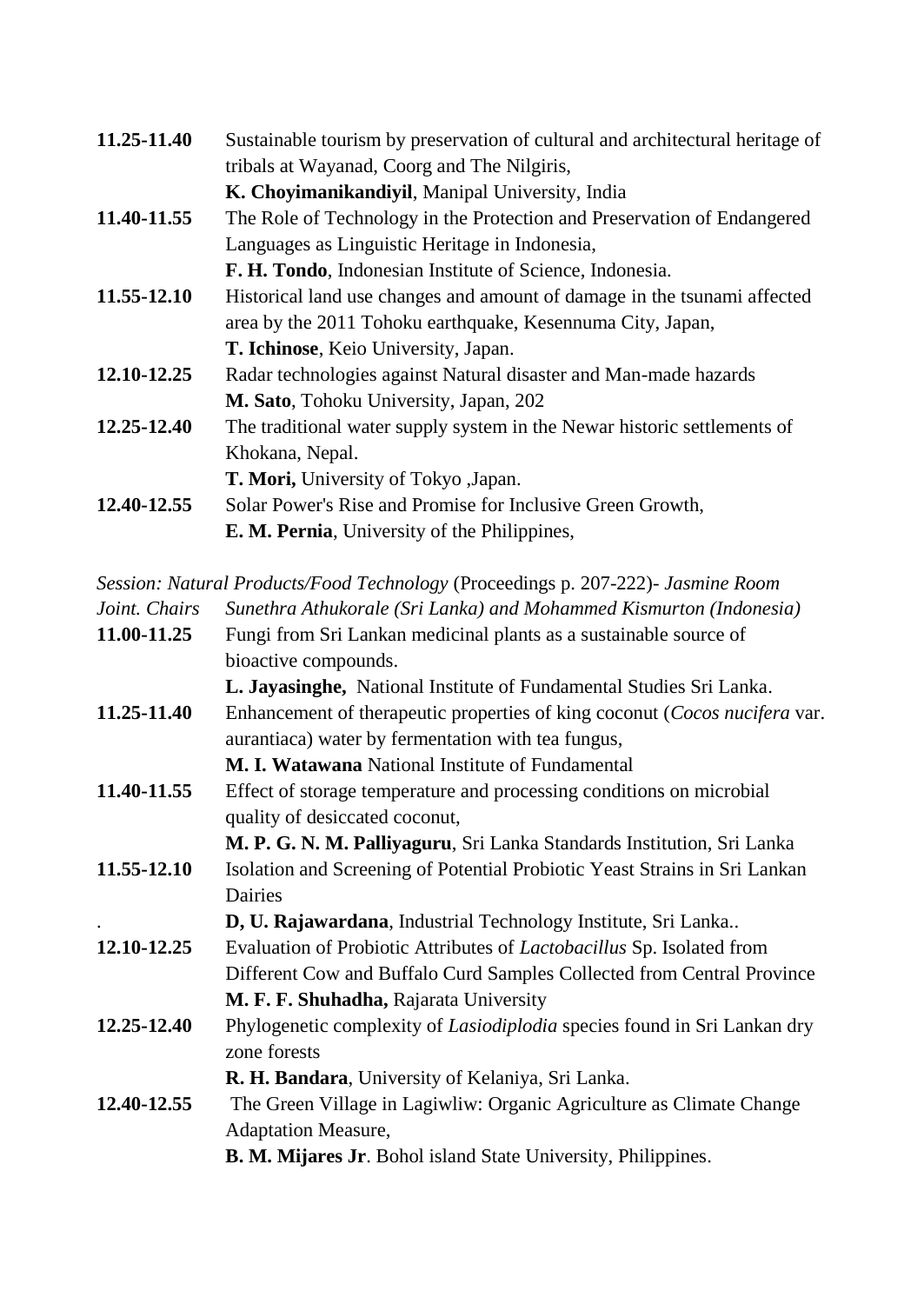|               | Session: Urban Planning (Proceedings p. 223-249)- Orchid Room                   |
|---------------|---------------------------------------------------------------------------------|
| Joint. Chairs | Priyan Dias (Sri Lanka) and Tomohiro Ichinose (Japan)                           |
| 11.00-11.25   | Preservation of Cultural Heritage in Earthquake-Prone Countries                 |
|               | A. Wada, Tokyo Institute of Technology, Japan,                                  |
| 11.25-11.40   | Recent tendency of accidents in building facilities and risk of fatal accidents |
|               | by heatstroke in construction industry                                          |
|               | L. Jingye, Toyo University, Japan                                               |
| 11.40-11.55   | Building energy index and morphology: Critique on urban office building         |
|               | stock of Colombo Municipal Council region.                                      |
|               | I. Rajapaksha, University of Moratuwa, Sri Lanka                                |
| 11.55-12.10   | Research and Prevention of Urban Villagesin Chinese Cities from the View        |
|               | Points of Urban Growth Boundaries and Architectural Space                       |
|               | X. Wang, Waseda University, Japan                                               |
| 12.10-12.25   | Electrochemistry and Electrocatalytic Activity of Nickel (II)                   |
|               | [bis(benzil)(1,2- phenyldiamine)] and Chloro Substituted Nickel (II)            |
|               | [bis(benzil)(4-chloro-1,2- phenyldiamine)] Complexes for $CO2$ Reduction.       |
|               | M. C. R. Peiris, University of Peradeniya/PGIS, Sri Lanka                       |
| 12.25-12.40   | Soil C sequestration of forest-cardamom systems in Knuckles Forest Range,       |
|               | Sri Lanka                                                                       |
|               | R. P. S. K. Rajapaksha, National Institute of Fundamental Studies, Sri          |
|               | Lanka.                                                                          |
| 12.40-12.55   | Sustainable approach through Biophilic Designs in School Buildings,             |
|               | S. W. Chitgopkar,, Manipal University, India,.                                  |
|               |                                                                                 |
| 13.00-14.00   | Lunch - Anthurium Room                                                          |

*Plenary Lectures* (Proceedings p. 9) - *Bougainvillea Room*

*Joint. Chairs Locana Gunaratne (Sri Lanka) and Toshiharu. Ikaga (Japan) Kumiko)*

# **14.00-14.30** Urban resource and energy management for sustainable society **K. Hanaki**, University of Tokyo, Japan.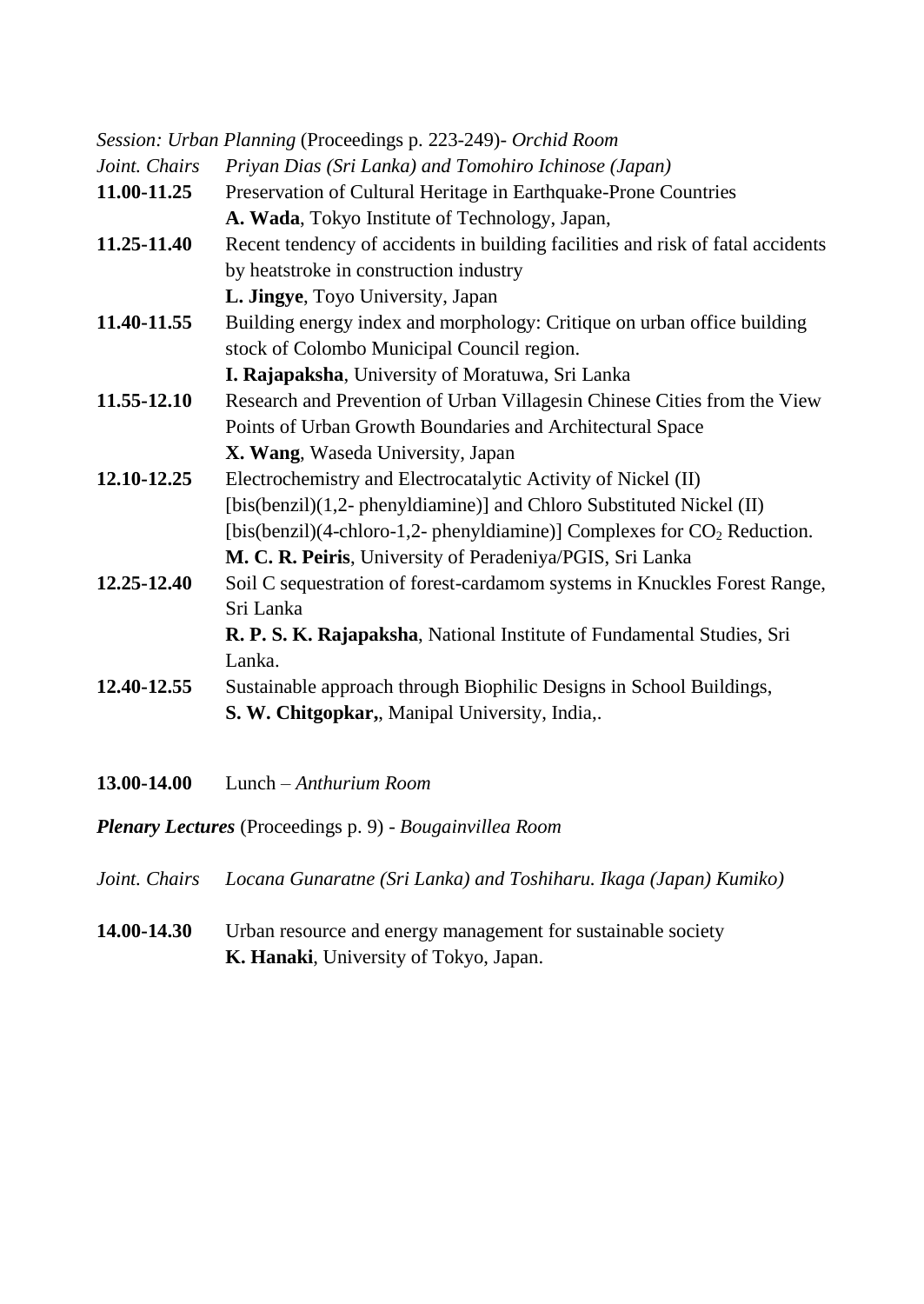|               | Session: Gender (Proceedings p. 250--259) – Orchid Room                  |
|---------------|--------------------------------------------------------------------------|
| Joint. Chairs | Vinitha Thadani (Sri Lanka) and Kumiko Haba (Japan)                      |
| 14.35-15.00   | Health Sector Response to Gender Based Violence.                         |
|               | N. Mapitigama, Ministry of Health and Indigenous Medicine, Sri Lanka     |
| 15.00-15.15   | Building a Strong and Inclusive S&T Workforce for Solving Global         |
|               | Challenges (DVD presentation)                                            |
|               | G. Richmond, University of Oregon, USA.                                  |
| 15.15-15.30   | <b>Empowerment of Women Scientists through Women Scientist</b>           |
|               | Organizations,                                                           |
|               | D. S. Na, Korean Academy of Science and Technology, Korea                |
| 15.30-15.45   | Women Leadership in National Development Through Higher Education        |
|               | and Research in Sri Lanka                                                |
|               | N. H. Silva, University of Colombo. Sri Lanka                            |
| 15.45-16.00   | Use of ICT by women in floriculture growers                              |
|               | S. M. P. C. Padmini, Sri Lanka Council for Agricultural Research Policy, |
|               | Sri Lanka.                                                               |

*Session: Energy* (Proceedings p. 260-282)= *Bougainvillea Room*

| <i>Joint. Chairs</i> | Chandani Perera (Sri Lanka) and Ben Nakamura (Japan)                   |
|----------------------|------------------------------------------------------------------------|
| 14.35-15.00          | Development of BELDA, Building Energy structure and Lifestyle Database |
|                      | of Asia.                                                               |
|                      | <b>H. Takaguchi</b> , Waseda University, Japan                         |
| 15 00 15 15          | Production of algal based semi-solid fuel as a renewable energy source |

- **15.00-15.15** Production of algal based semi solid fuel as a renewable energy source **S. K. Gunatilake**, Sabragamuwa University, Sri Lanka
- **15.15-15.30** Development of Enhanced Biogas Production from Palm Oil Mill Effluent (POME)
- **M. Kismurtono**, Indonesian Institute of Science (LIPI), Indonesia. **15.30-15.45** Production of Biodiesel from Micro Algae; *Chlorella* sp. in Laboratory scale
- **T. M. M. Marso**, University of Peradeniya/PGIS, Sri Lanka. **15.45-16.00** Composite SnO2/ ZrO2 Dye-sensitized Photo Electrochemical Solar Cells University of Sabaragamuwa **L. M. M. De Silva**, University of Sabaragamuwa, Sri Lanka.

*Session: Technology Transfer* (Proceedings p. 283-287) – *VIP Lounge*

*Joint. Chairs Neeelakanthi Gunawardane and Azra Khanum (Pakistan)*

**14.35-15.00** Using Soft Systems Methodology to Examine Biotechnology Transfer of Seaweed Tissue Culture in Indonesia Health Sector Response to Gender Based Violence.

**P. Alamsyah**, Indonesian Institute of Science, Indonesia.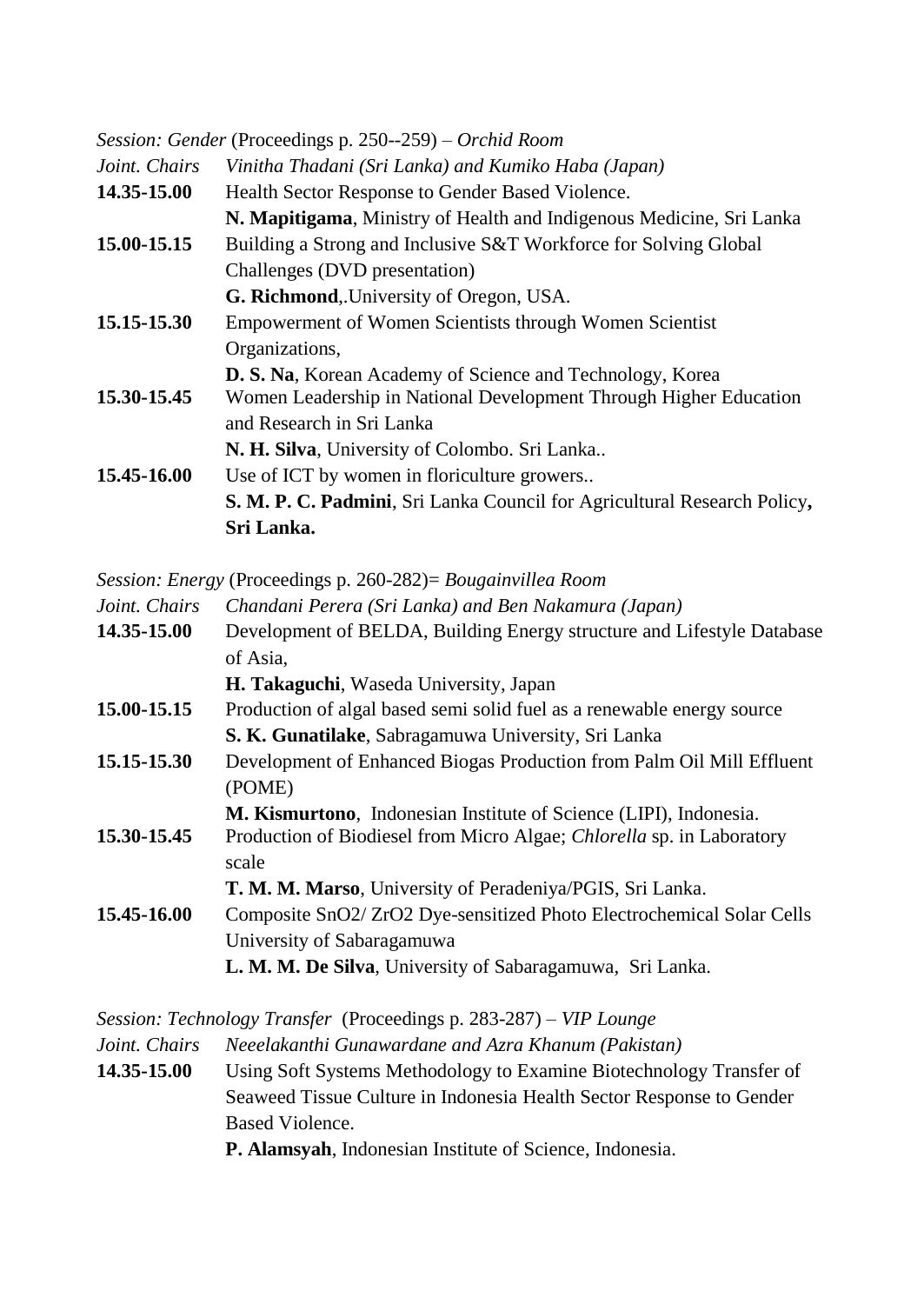| 15.00-15.15 | Identification of Factors for the Success of Independent Inventors, a Case of |
|-------------|-------------------------------------------------------------------------------|
|             | Sri Lanka                                                                     |
|             | H. G. G. K. Rangajeewa, University of Moratuwa, Sri Lanka.                    |
| 15.15-15.30 | Environmental Scanning of the Palm Oil Industry in the Philippines: Status,   |
|             | Problems and Challenges,                                                      |
|             | A. Sequino, University of San Jose-Recoletos, Philippines.                    |
| 15.30-15.45 | Challenges in Increasing Sustainability of Implemented Renewable Energy       |
|             | Technologies in receiving communities.                                        |
|             | N. Sintawardani, Indonesian Institute of Science, Indonesia.                  |
| 15.45-16.00 | Prospect of Utilizing Intellectual Property Rights (IPR) in Improving the     |
|             | Competitiveness of Indonesian Herbal Medicine.                                |
|             | D. A. Jatraningrum, Indonesian Institute of Science, Indonesia.               |

*Session: Science Communication* (Proceedings p. 288-298) – *Jasmine Room*

| Joint. Chairs | N. Savitri Kumar (Sri Lanka) and S. I. Kwak (Korea)                    |
|---------------|------------------------------------------------------------------------|
| 14.35-15.00   | Establishment of Japan Academic Network for Disaster Reduction Japan   |
|               | <b>Academic Network for Disaster Reduction</b>                         |
|               | M. Yoneda, Keio University, Japan                                      |
| 15.00-15.15   | Rural Indonesian Insight on Mass Media Role in Reducing Climate        |
|               | Change S. A. Dalimunthe, Indonesia Institute of Sciences (LIPI),       |
| 15.15-15.30   | Indonesia. Communicating Science for the People: The National Science  |
|               | and Technology Week (NSTW) as a Site for Scientific Discourses,        |
|               | L. M. Portus, University of the Philippines, Philippines               |
| 15.30-15.45   | Foundations for a responsive and relevant science journalism course    |
|               | T. S. C. Congjuico, University of the Philippines, Philippines.        |
| 15.45-16.00   | Science communication: An example of Japanese university education     |
|               | concerning interdisciplinary social problems of science and technology |
|               | Use A. Yamabe, University of Tokyo, Japan.                             |
| 16.00-16.30   | Tea                                                                    |
| 16.30-17.00   | Closing Ceremony $-$ SCA-16                                            |
|               | <b>For SCA Delegates Only</b>                                          |
| 17.00-17.30   | <b>General Assembly Session II</b>                                     |
|               | Closing Ceremony and Transfer of Leadership                            |